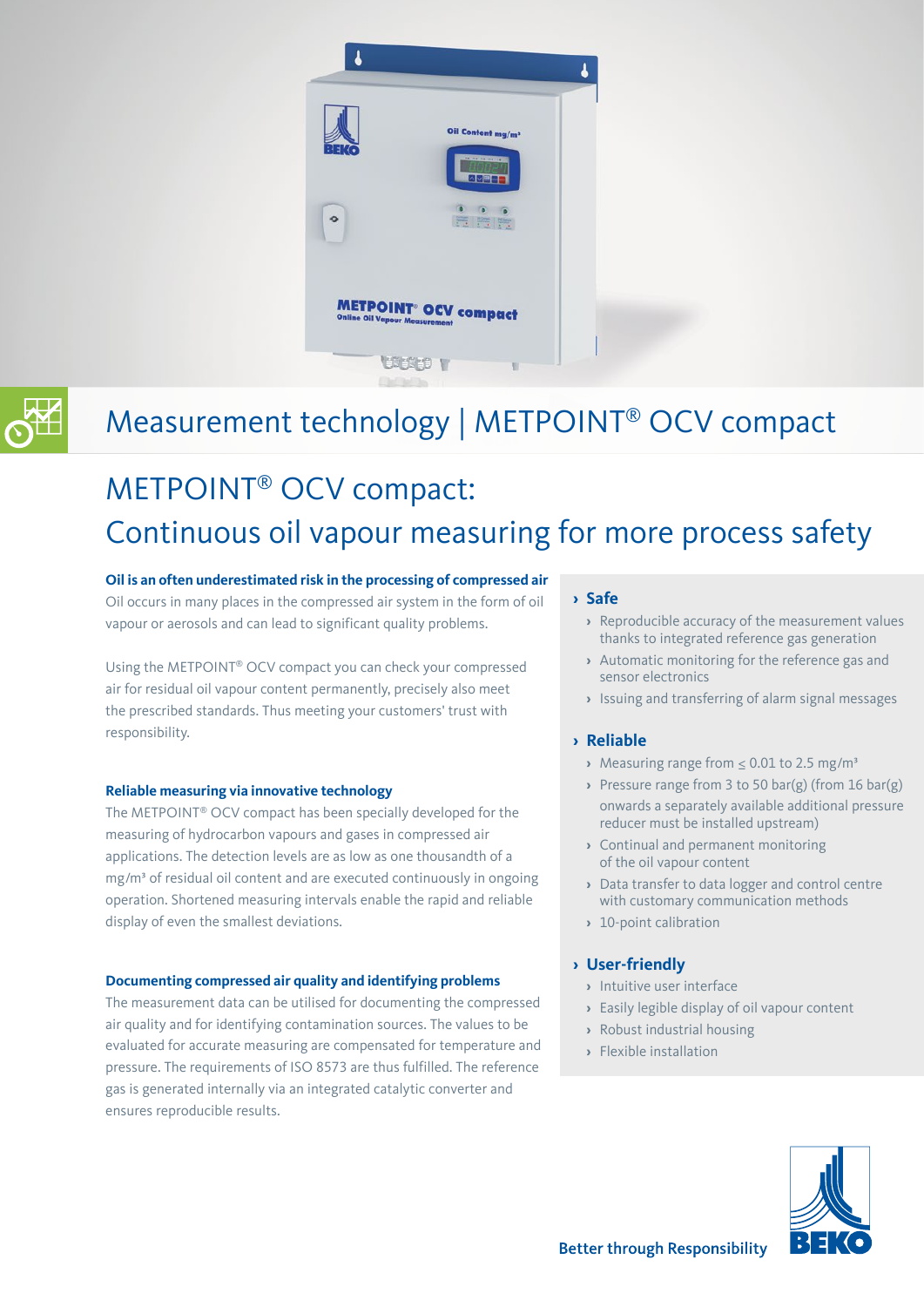### Precision as a benchmark: the operating principle of oil vapour measurement in the METPOINT® OCV compact



The compressed air reduced by a pressure reducer **1** to the working pressure of the METPOINT® OCV compact is divided into two partial flows. One part flows directly in the direction of the measuring cell. The other part flows into the heated purifier, where a catalytic cracking process converts all hydrocarbons into water (H<sub>2</sub>O) and carbon dioxide (CO<sub>2</sub>). The air which is now purified of hydrocarbons is then available as a reference gas for the measuring cell **3**. This purifies the measuring chamber of any possibly adhering hydrocarbons and the photo-ionisation detector (PID) determines a new zero value on the basis of the reference gas.

- **1** Gas inlet with integrated pressure limiter set for OCV operating conditions
- **2** Valve for interchanging between current compressed air sample and reference gas from the purifier
- **3** Measuring cell, monitored with temperature and pressure sensors
- **4** Photo-ionisation detector PID (UV lamp and detector)
- **5** Gas outlet with silencer

Additional information about METPOINT® OCV compact measuring technology can also be found in our YouTube video.

The valve **2** routes both partial flows into the measuring chamber alternatively. Sensors monitor the pressure and temperature here **3**. Subsequently the highly sensitive photo-ionisation detector (PID) **4** determines the respective oil vapour content before the measured air leaves the measuring chamber via a nozzle with a silencer **5** into the ambient air. The compressed air flow via the purifier and the measuring chamber is 1.2 standard litres / minute (1 bar(a), 20 °C).

### The operating principle of the photo-ionisation detector (PID)

The photo-ionisation detector (PID) measures the hydrocarbon content by exposing the air flow to UV radiation. The UV radiation ionises the hydrocarbon molecules that pass through the beam, making them conductive. This ionisation flow is measured precisely and appears on the display.

The UV lamp installed in the PID can react rapidly to changes and is always ready for operation again even after higher oil loads e.g. with a filter perforation.

This measuring technology, which has been utilised for many years, provides you with the assurance of reliable measurements.

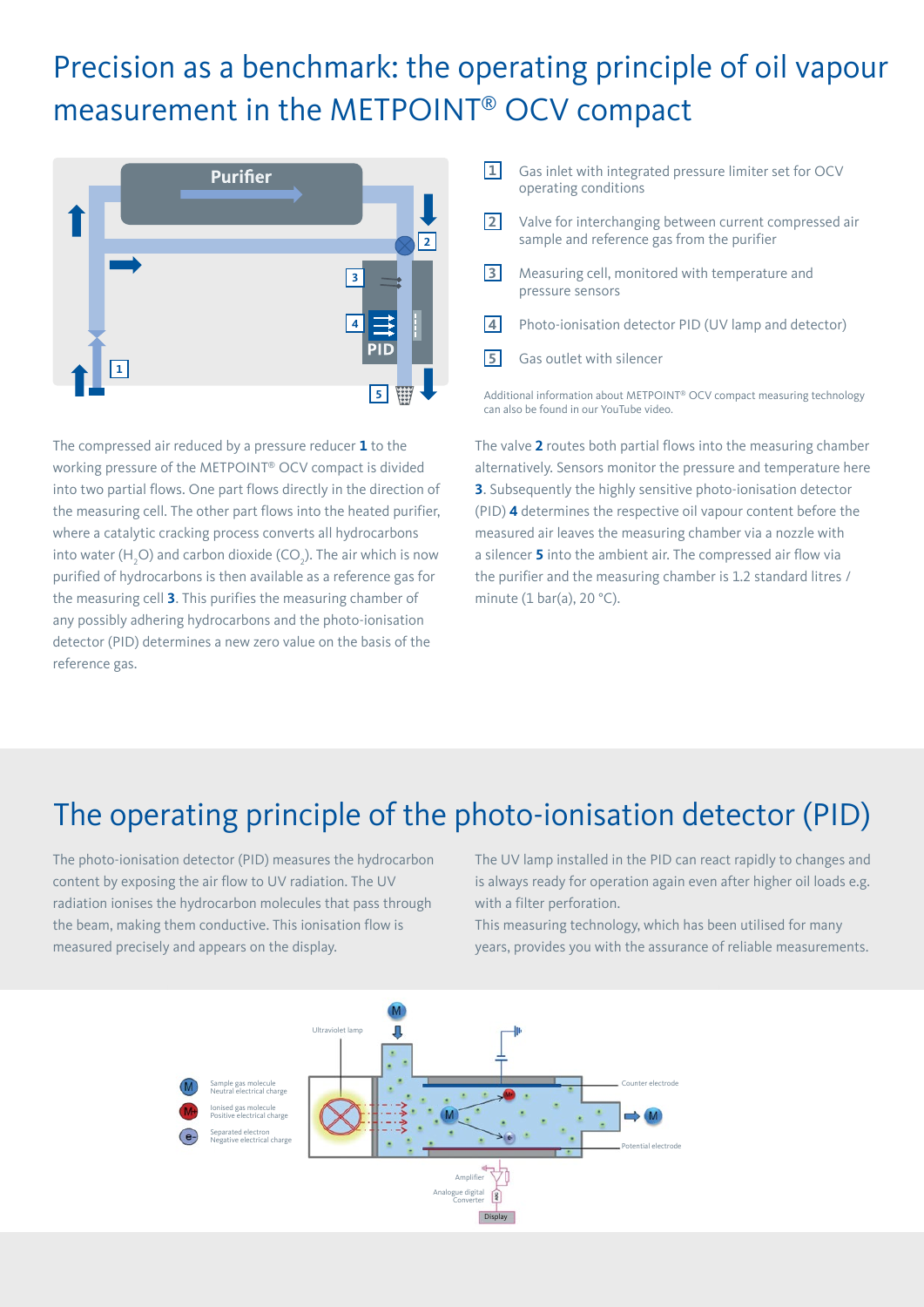### Internal reference gas generation by means of a purifier

#### **Integrated reference gas generation**

The METPOINT® OCV compact has integrated reference gas treatment by means of a patented catalytic converter. The compressed air is hereby passed on to a heated catalytic converter surface and the hydrocarbons are decomposed catalytically to water  $(H_2O)$  and carbon dioxide (CO<sub>2</sub>).

This reference gas is then continuously routed in alternation with the normal compressed air sample into the measuring chamber and the oil content is measured with the photo-ionisation detector (PID). The measuring chamber is both regularly "cleaned" by this reference gas generation and the measuring system is inspected for its zero point. This "self-monitoring" provides you with the assurance that the system is working accurately in the long term.



Illustration of the measurement alternating between reference gas and measured air

### Meaningful results by using the right measurements



Principle for the floating mean value formation from noisy measurement values with target value and alarm limits

#### **Sampling (measuring section)**

If the oil classes defined in ISO 8573 are considered, the detection of hydrocarbons of Class 1 i.e. smaller than 0.010 mg/  $m<sup>3</sup> = 10 \mu g/m<sup>3</sup>$  can be designated as trace analysis. The sampling type and method is of particular importance in this range. The sample should be taken at a point where it can be ensured that a representative and usable mixture of all components of the compressed air is present. In the case of a homogeneous distribution over the pipe cross-section, the gas sample can be taken at a fixed point approximately at the centre of the pipe

#### **Measurement value for mean value formation**

The compressed air composition hardly ever alters, apart from during malfunctions continuous oil vapour monitoring should be designed in such a way that gradual deterioration or sudden failure of a cleaning stage are indicated reliably. Under specific operating conditions, peak values that occur only briefly are recorded and displayed, although they are not always due to a fault in the compressed air treatment or a defect in the measuring device.

If these peaks only occur at very short time intervals, or they relate to individual measured values, they are due to other factors of influence rather than hydrocarbons in the sense of the oil definition.

For this reason, the METPOINT® OCV compact provides a measurement recording with floating mean value formation over defined times in order to eliminate individual measured value outliers automatically.

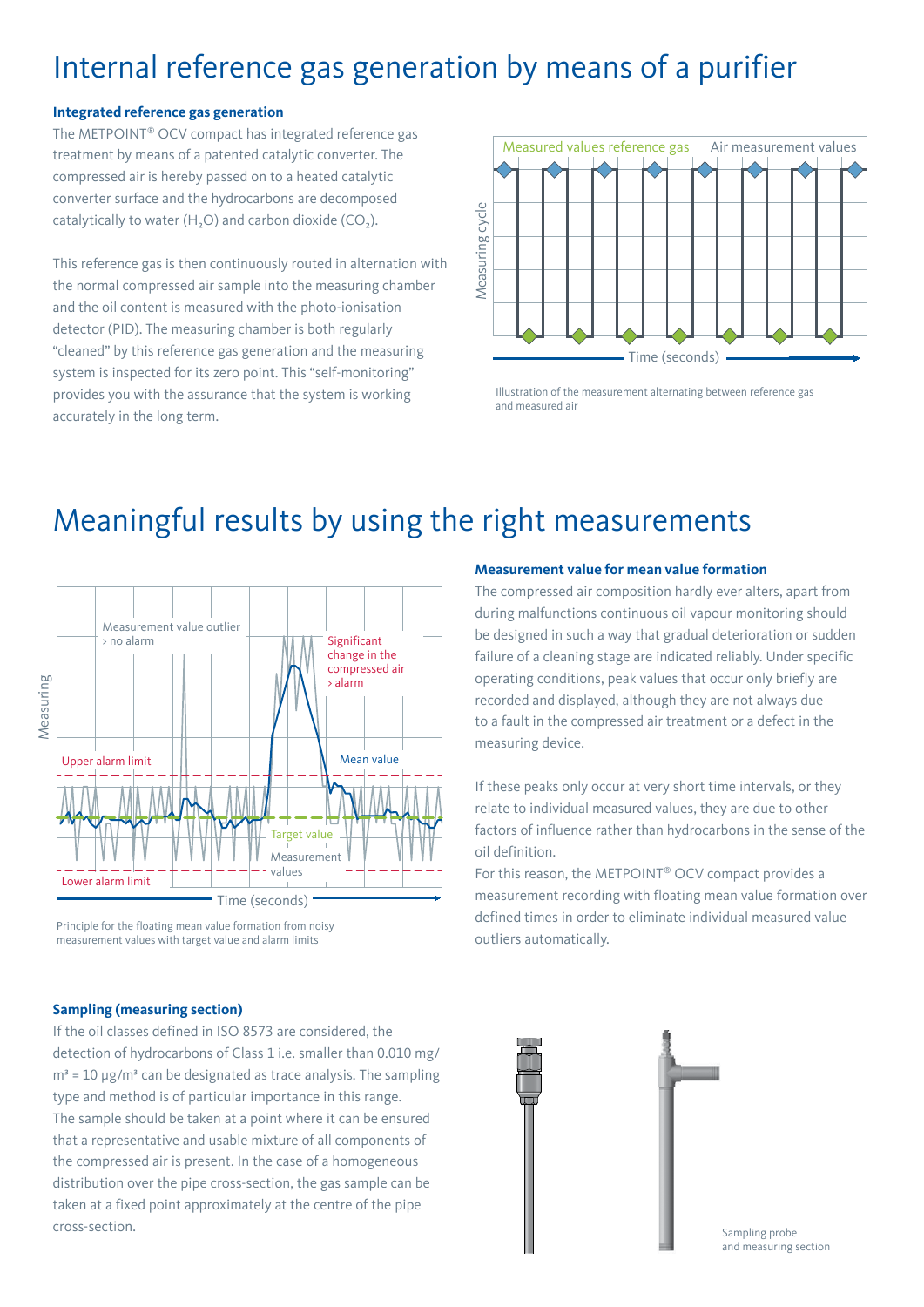# The advantages of the METPOINT® OCV compact at a glance

#### **Multiple point calibration**

Every METPOINT® OCV compact is calibrated at 10 points in the factory and the respective certificate is enclosed with the device. During calibration, a reference gas representing oil is routed into the METPOINT® OCV compact in defined concentrations via a calibrated gas mixer. The device is calibrated using the target/ actual comparison between the display on the gas mixer and on the METPOINT® OCV compact.

To guarantee high reproducibility and measurement accuracy, we recommend that maintenance is carried out by the manufacturer once a year. Recalibration with a certified reference gas must also be executed at the same time. You can therefore be assured of the complete functionality of your METPOINT® OCV compact over many years and can rely on the measured oil vapour values at all times.



#### **Simple and safe operation**

The METPOINT® OCV compact provides information about the current measurement value (oil vapour in mg/m<sup>3</sup>), the ISO 8573 oil class as well as the status of the measuring system. In addition, the status of the measuring cell and the purifier is displayed visually. You therefore have an overview of the measurement values, oil class, system status at all times and know immediately that your compressed air is OK.

#### **Communication**

The METPOINT® OCV compact is equipped with various interfaces which transfer the data and alarm messages to a central control centre: analogue (4-20 mA) or ModBus RTU RS485 are the possible communication methods. You therefore have the necessary flexibility for reliable data transfer for controlling the oil vapour measurements from the remote control centre. In addition, the METPOINT® OCV compact has an integrated alarm contact.

#### **Typical sources of oil in compressed air?**

Even when basically oil-free compressed air is generated, oil can get into the compressed air system.

Possible sources of contamination are:

- › Environment and ambient air
- › Valves and fittings
- › Pipes

Oil can occur in the compressed air system not only in liquid form but also as aerosol or in an even finer form as oil vapour. For this reason, **BEKO** TECHNOLOGIES offers customised solutions for demanding applications in addition to measuring technology.



# Installation example for a METPOINT® OCV compact and the central elements for oil-free compressed air

CLEARPOINT® W

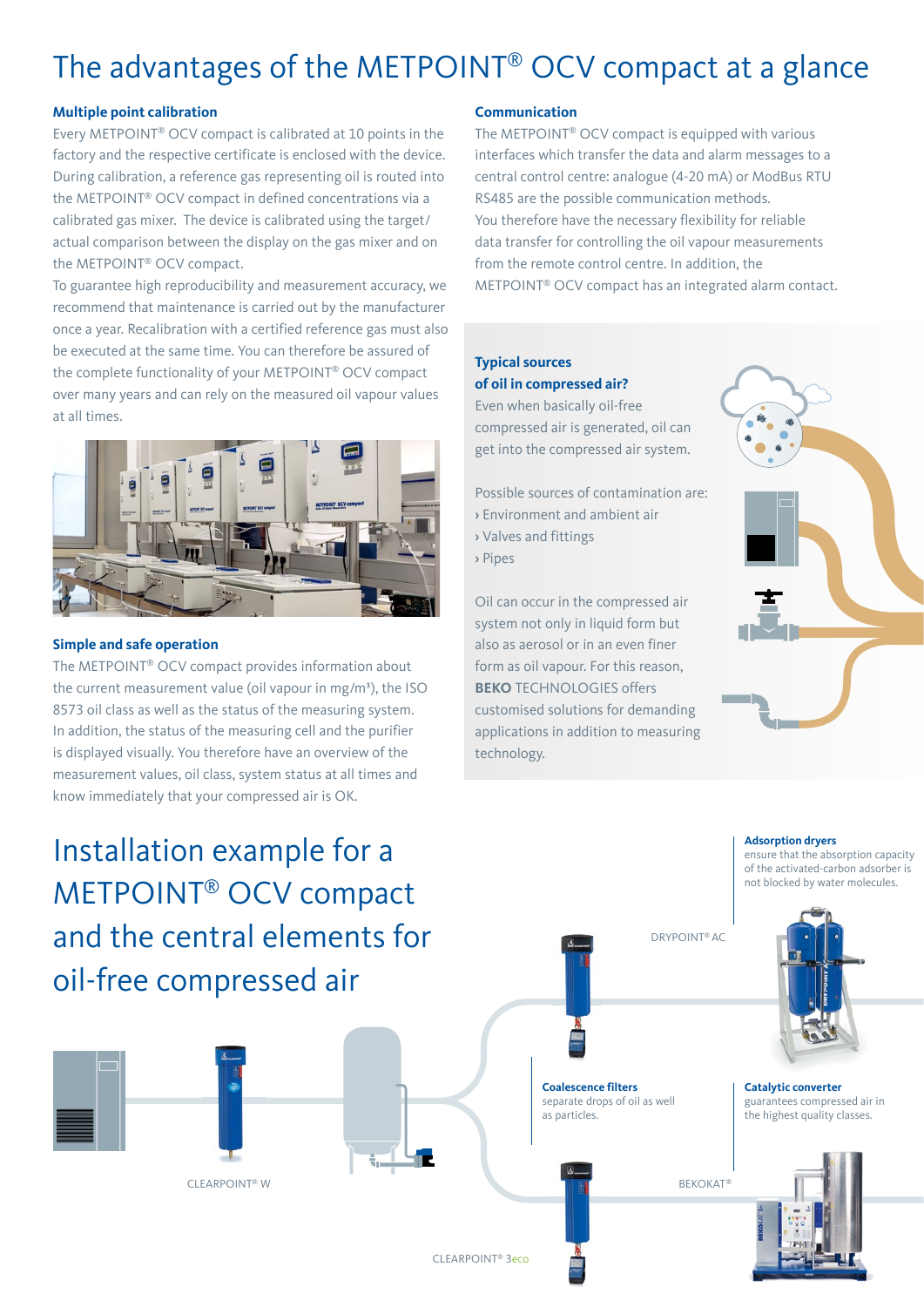#### **Defined measurement values according to ISO 8573-1**

The METPOINT<sup>®</sup> OCV compact has been designed for the range 0.01 to 2.5 mg/m<sup>3</sup>.

#### **According to ISO 8573, the following limits are defined for the respective classes**

| <b>Class</b> | $0.1 \mu m < d \leq 0.5 \mu m$                                                                           | Solid particles,<br>max. number of particles per m <sup>3</sup><br>$0.5 \mu m \cdot d \leq 1.0 \mu m$ | $1.0 \mu m < d \leq 5.0 \mu m$ | <b>Pressure</b><br>dew point<br>$^{\circ}$ C | Oil content (liquid, aerosol, oil<br>vapour)<br>mg/m <sup>3</sup> |
|--------------|----------------------------------------------------------------------------------------------------------|-------------------------------------------------------------------------------------------------------|--------------------------------|----------------------------------------------|-------------------------------------------------------------------|
| $\Omega$     | In accordance with the device operator's or supplier's specification, stricter requirements than class 1 |                                                                                                       |                                |                                              |                                                                   |
|              | $\leq$ 20,000                                                                                            | $\leq 400$                                                                                            | $\leq 10$                      | $\leq -70$                                   | $\leq 0.01$                                                       |
|              | $\leq 400,000$                                                                                           | $\leq 6,000$                                                                                          | $\leq 100$                     | $\leq -40$                                   | $\leq 0.1$                                                        |
|              | $\sim$                                                                                                   | ≤ 90,000                                                                                              | $\leq 1,000$                   | $\leq -20$                                   | $\leq$ 1                                                          |
| Δ            |                                                                                                          | $\sim$                                                                                                | $\leq 10,000$                  | $\leq +3$                                    | $\leq$ 5                                                          |
|              | $\sim$                                                                                                   | $\sim$                                                                                                | $\leq 100,000$                 | $\leq +7$                                    | > 5                                                               |
| 6            | $\sim$                                                                                                   | $\sim$                                                                                                | $\sim$                         | $\leq +10$                                   | $\sim$                                                            |

#### **Configuration for operating pressure**

The METPOINT® OCV compact can be adjusted to a wide operating pressure range (3 ... 50 bar) depending on the requirements of the compressed air system. Pressure reducers can adjust the system to your local requirements and provide you with flexibility for the application - even if operating conditions often change.

#### **Rapid measurement**

Compared to other technologies, the photo-ionisation detector (PID) used in this case reacts rapidly to the smallest changes in oil content in the compressed air. Differences can be displayed and alarms can be triggered in the shortest possible time. This is the transparency and safety that you, as a user of the compressed air, require to be able to rely on the desired quality of compressed air at all times.

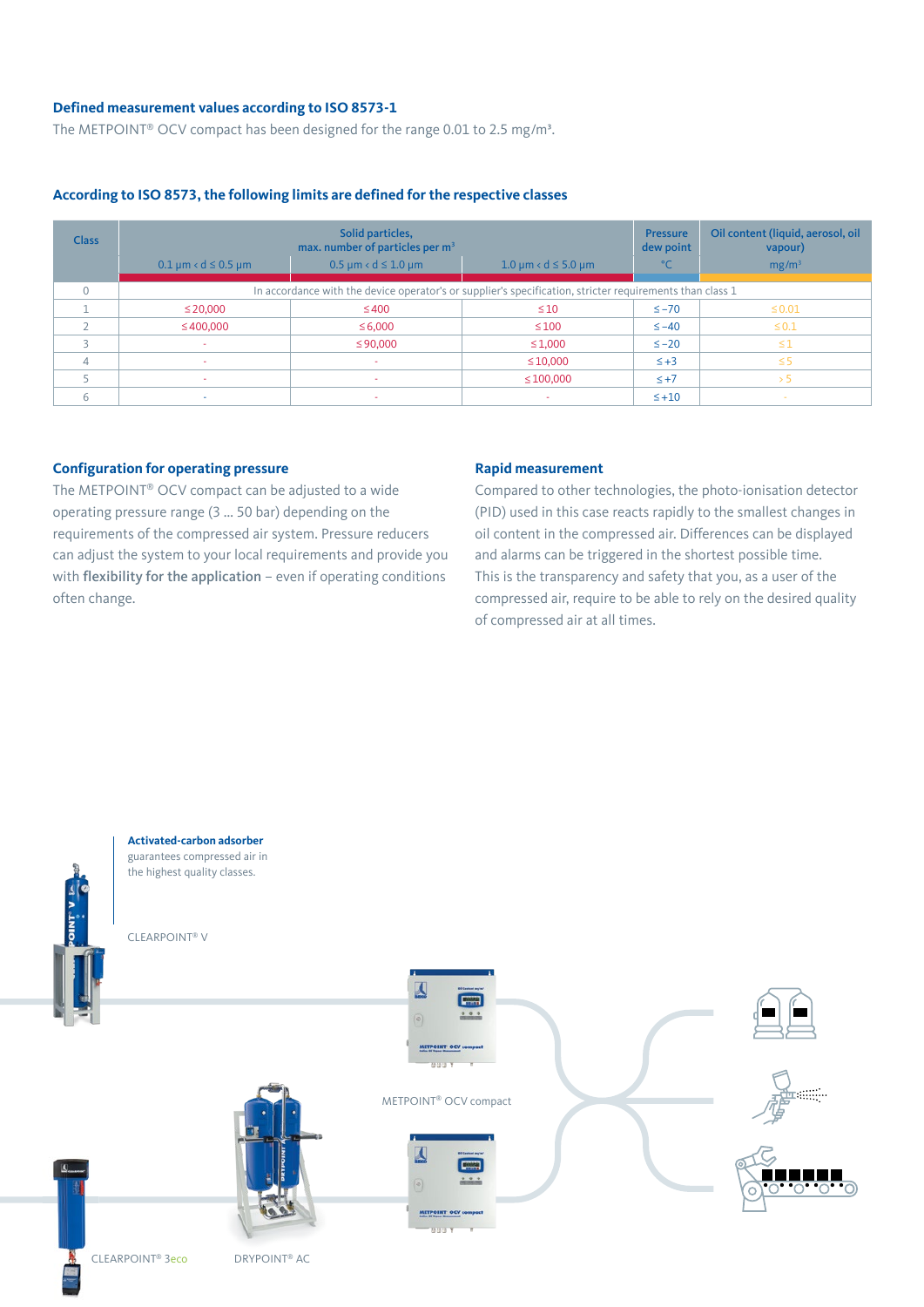# Technical data of the METPOINT® OCV compact

| <b>Specifications</b>                                         | <b>METPOINT<sup>®</sup> OCV compact</b>                                                                                                                                                                                 |  |
|---------------------------------------------------------------|-------------------------------------------------------------------------------------------------------------------------------------------------------------------------------------------------------------------------|--|
| Measuring medium                                              | Compressed air, free of aggressive, corrosive, caustic, toxic, flammable and oxidizing components.<br>The use of compressed air treatment adapted to the measurement task is necessary.                                 |  |
| Measured value                                                | Residual oil content in mg of oil/normal m <sup>3</sup> , relative to 1.0 bar(a), +20 °C,<br>0 % relative humidity, according to ISO 8573-1                                                                             |  |
| Detectable substances                                         | Poly-alpha-olefines, aromatic and aliphatic hydrocarbons, functional hydrocarbons<br>Compressed air free of aggressive, corrosive, caustic, toxic, flammable and oxidizing substances                                   |  |
| Applications                                                  | Downstream of activated carbon filter and activated-carbon adsorber,<br>downstream of BEKOKAT® (catalytic converter),<br>downstream of oil-free compressing compressor,<br>each with pre-switched filtration and drying |  |
| Ambient temperature, minimum/maximum                          | +5°C  +45°C, rel. humidity $\leq$ 75%, non-condensing                                                                                                                                                                   |  |
| Storage temperature                                           | +5 °C  +50 °C                                                                                                                                                                                                           |  |
| Ambient pressure                                              | 800  1200 mbar(a)                                                                                                                                                                                                       |  |
| Climatic resistance                                           | Maximum +10 °Ctd                                                                                                                                                                                                        |  |
| Compressed air temperature, minimum/maximum                   | +5 °C  +50 °C                                                                                                                                                                                                           |  |
| Operating pressure                                            | 3  16 bar(g), optional pressure reducer which can be pre-switched for up to 300 bar(g)                                                                                                                                  |  |
| Settings for operating pressure                               | By means of integrated pressure reducer with display                                                                                                                                                                    |  |
| Measuring gas humidity                                        | $\leq$ 40 % relative humidity, max. pressure dew point +10 °C, non-condensing humidity                                                                                                                                  |  |
| Compressed air connection                                     | G 1/8" internal thread according to ISO 228-1                                                                                                                                                                           |  |
| Measurement values                                            | mg/standard m <sup>3</sup> , pressure and temperature compensated                                                                                                                                                       |  |
| Measuring range                                               | $\leq 0.01$ 2.50 mg/m <sup>3</sup>                                                                                                                                                                                      |  |
| Calibrated measuring range                                    | $\leq$ 0.01  1.25 mg/m <sup>3</sup> residual oil content, according to ISO 8573-1                                                                                                                                       |  |
| Use of measuring probe                                        | Optional use                                                                                                                                                                                                            |  |
| Detection limit (residual oil)                                | $0.001$ mg/m <sup>3</sup>                                                                                                                                                                                               |  |
| Measuring gas flow rate                                       | approx. 1.20 standard litres / minute relative to 1.0 bar(a) and +20 °C, in depressurised state                                                                                                                         |  |
| Display for adhering to an ISO<br>residual oil vapour class   | As LED (red/green)                                                                                                                                                                                                      |  |
| Reference gas generation                                      | Integrated catalytic converter                                                                                                                                                                                          |  |
| Voltage supply                                                | 100-240 VAC / 1Ph. / PE / 50-60 Hz / ± 10%                                                                                                                                                                              |  |
| Degree of protection                                          | IP54 / DIN EN 60529                                                                                                                                                                                                     |  |
| Interfaces                                                    | 4  20 mA analogue output, 2-conductor system,<br>RS-485, MODBUS RTU for the transmission of measured values<br>1 alarm contact, normally open contact                                                                   |  |
| Operating hours counter                                       | Integrated                                                                                                                                                                                                              |  |
| <b>Dimensions</b>                                             | $410 \times 440 \times 163$ mm (W $\times$ H $\times$ D)                                                                                                                                                                |  |
| Weight                                                        | approx. 16.3 kg                                                                                                                                                                                                         |  |
| Measuring and display unit                                    | A unit with a robust industrial design                                                                                                                                                                                  |  |
| Oil vapour detection                                          | Compressed air free of aggressive, corrosive, caustic, toxic, flammable and oxidizing substances                                                                                                                        |  |
| Sensor element                                                | PID (photo-ionisation detector)                                                                                                                                                                                         |  |
| Updating of the measured value display                        | Every 4 seconds                                                                                                                                                                                                         |  |
| Display and operating concept                                 | 7-segment display with 5 buttons for setting configuration and alarm                                                                                                                                                    |  |
| Protection of the measuring cell against too high oil content | The measuring cell is protected against too high oil content by a valve switching process.                                                                                                                              |  |
| Suppression of measured value outliers                        | Continuous floating mean value                                                                                                                                                                                          |  |

### **Dimensions of the METPOINT® OCV compact**





#### **Applied EU Directives and harmonised standards**

| 2014/68/EU | Pressure Equipment Directive                                                                               |
|------------|------------------------------------------------------------------------------------------------------------|
| 2014/35/EU | Low Voltage Directive                                                                                      |
| 2014/30/EU | Guideline relating to electromagnetic<br>compatibility, EMC directive                                      |
| EN 61010-1 | Safety requirements for electrical<br>equipment for measurement, control<br>and laboratory use             |
| EN 61326-1 | Electrical equipment for measurement,<br>control, regulating and laboratory use<br><b>EMC</b> requirements |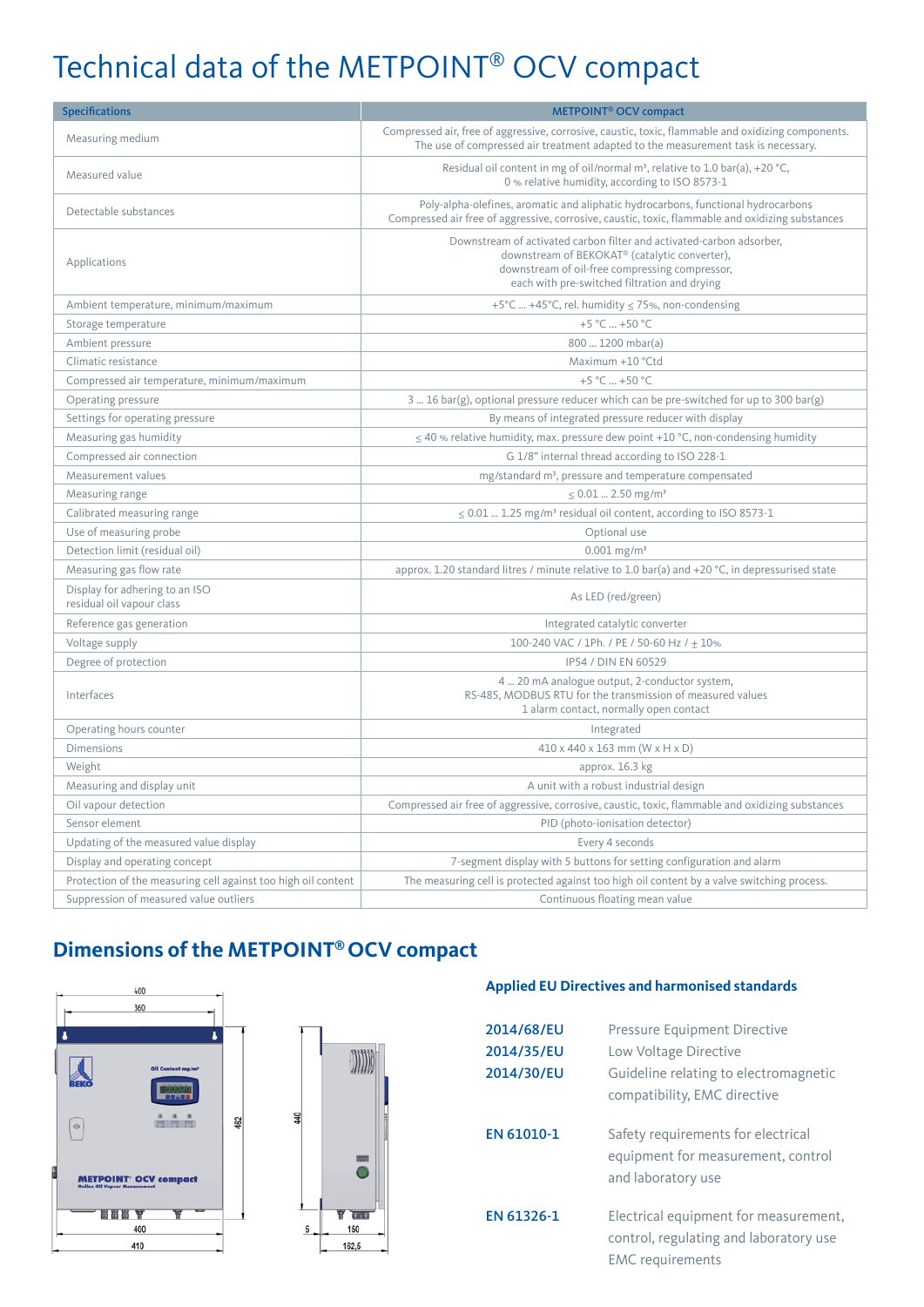### Optional equipment for the METPOINT® OCV compact

Depending on compressed air system requirements, the OCV compact can be equipped with sampling probes for different measuring sections DN20-80 (1/2" – 1 1/2") and customer-specific DN80-xx (from 3")  $\boxed{1}$ . Stainless steel pipework as 6 x 1 mm (including screwed fittings) can also be provided to suit local circumstances for your system **2** . For applications with higher pressures up to 50 bar(g), a pressure reducer with manometer is available as an accessory in order to reduce the operating pressure to the pressure permissible for the OCV compact **3** .



# Even better as a double act – METPOINT® OCV compact and BDL compact

#### **Visualising and data logging**

Quality can be seen – by being recorded. Our data loggers translate process data into clear statistics and graphs. You can therefore comprehend the measured values simply and in real time and immediately take action if required. From every location, at all times.

#### **Making the invisible visible**

- **›** Central signal processing unit: complete monitoring with just one device
- **›** Independent solution which can be integrated in existing systems and can be retrofitted and extended at any time
- **›** Completely networked for worldwide and inter-system data transfer